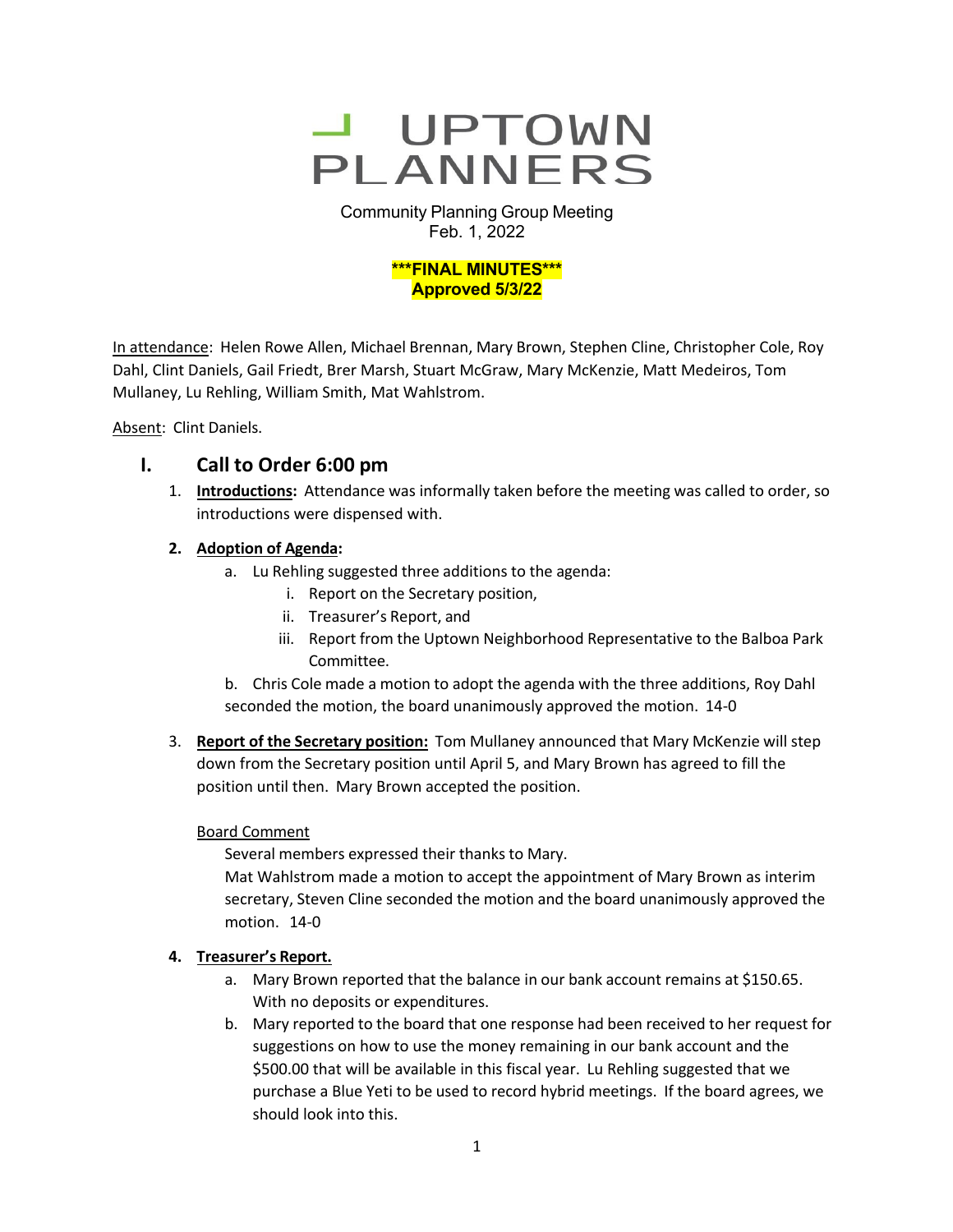### Board Comment

Mary McKenzie mentioned that Ben Nichols with the Hillcrest Business Association holds hybrid meetings and might be able to guide us. Mary will contact Ben.

Lu reminded the board that the money must be spent by June 30, 2022.

Mat Wahlstrom made a motion that the board authorize an expense of up to \$500 to purchase hybrid meeting equipment, Chris Cole seconded the motion and the board agreed unanimously. 14-0

### **5. Report from the Uptown Representative to the Balboa Park Committee.**

- a. Brer Marsh reported that the restoration of the Botanical Building has begun. He has not heard of any controversy regarding the restoration.
- b. The Balboa Park Committee has approved a new quickbuild roundabout for the intersection of Florida Street and Morley Field Drive.
- c. The committee has also approved a motion to prioritize the restoration of Florida Canyon. The alternative to this restoration would be to make Florida Canyon a higher volume, higher speed road.
- d. The Committee of 100 is leading an effort to update and build new restaurants in Balboa Park.

### Board Comment

Lu Rehling announced that February is Museum Month and that admissions are half off. She also noted that the controversy regarding the Botanical Building is plans to make it a self-sustaining venue with weddings and events which may reduce plant space and public hours in the building.

Mat Wahlstrom noted that the possible use of the Botanical Building as an event venue is a very contentious issue. If this issue comes before the Balboa Park Committee, Brer should bring this issue to Uptown Planners

Brer noted that he is an appointee of the mayor and while he will let Uptown Planners know of any issues, he does not represent the group on the Balboa Park Committee.

Helen Rowe Allen expressed concern about the unlicensed vendors on the promenade and asked if this issue has come before the Balboa Park Committee.

Brer reported that a procedure is being developed by San Diego Parks & Recreation staff. It may come before the Balboa Park Committee at a later date.

### Public Comment

Sharon Gehl approved of the self-sustaining use of the Botanical Building.

Caiti Borruso supported the restoration of Florida Canyon and self-sustaining use of the Botanical Building. Other cities do this successfully.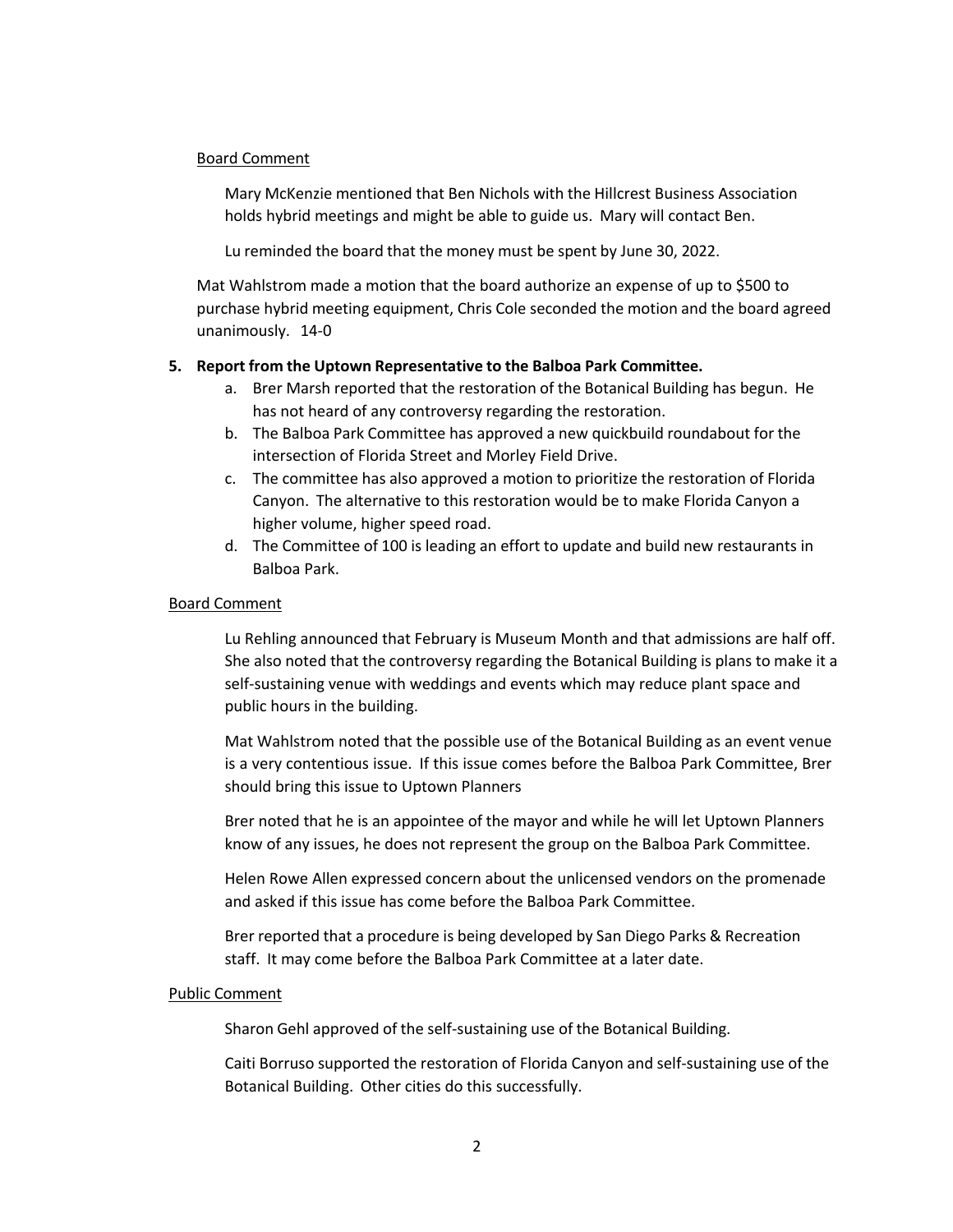### 6. **Approval of Meeting Minutes:** None to approve.

### **7. Community Planners Committee (CPC). January 25, 2022 meeting report**

- a. Tom Mullaney reported that Joe LaCava spoke at the meeting. Councilmember LaCava described compromises which are believed to be acceptable to city officials.
	- i. The City will require a participation plan from each CPG to report how they are performing outreach to their community.
	- ii. The City will continue to provide a basic webpage to CPGs.
	- iii. The City will continue to allow CPGs to meet in City facilities (Libraries, Recreation Centers, etc.)
	- iv. Expense reimbursement will continue.

### Public Comment

Paul Jamison expressed concern that CPG membership is not representative of diverse community interests and asked if Uptown Planners has demographic information for our area.

Tom said that information may be difficult to gather at this point. But it should be a goal.

Amanda Nelson urged Uptown Planners to support the reform. She stated that the current board members have nothing in common with her.

Oscar Tavera echoed Amanda's comments regarding diversity. He also said that we need more outreach so community members know about Uptown Planners and what the group does. Oscar believes the meeting requirement for candidates should be eliminated. He supports all of Councilmember LaCava's changes.

### Board Comment

Helen Rowe Allen reported that at the most recent Planning Commission, Vice Chair Whelan and Commissioner Ken Marlborough spoke about their experiences on Community Planning Groups and the need for candidates to show interest and commitment to the group before running for a seat.

Lu Rehling had questions regarding whether developers will still come before CPGs after the changes are made and what the timing of the changes is.

Tom said that, per Joe LaCava's office, Development Services will still recommend that developers contact CPGs and schedule a hearing. However, this will not be required by DSD. Implementation of new rules should begin in summer 2022. In the meantime, we can review the "Terms and Conditions" document which is intended to replace bylaws.

8. Verification of Attendance (optional): Participants can enter their name and "present" in the Zoom Chat column, if desired.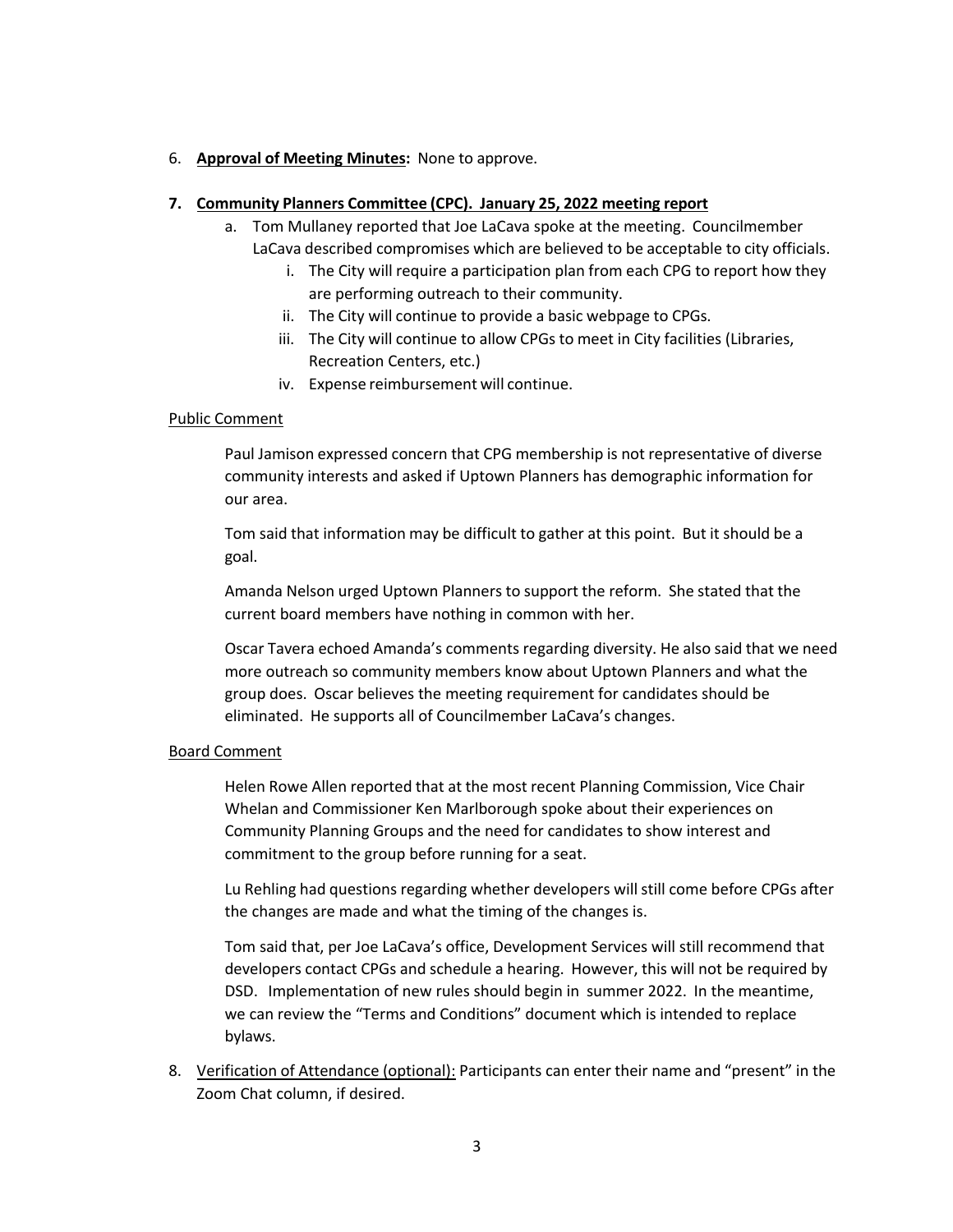# **II. Representatives of Elected Officials**

Abbey Reuter from Supervisor Nathan Fletcher's office provided an update:

- 1. Supervisor Fletcher was unanimously re-elected as Board chair,
- 2. The State of the County will be given in March,
- 3. As of January 15, County district lines shifted, based on redistricting.
- 4. Abbey has another community meeting each month that conflicts with ours. She will alternate attendance,
- 5. Omicron testing appointments have been increased,
- 6. Watch for unauthorized testing sites,
- 7. Up to 2-weeks of Covid paid sick leave has been restored
- 8. Supervisor Fletcher will not support a current candidate for Sheriff Gore's position as interim-Sheriff.
- 9. The office has completed a 3-year impact report of accomplishments.

# **III. Non-Agenda Public Comment**

Amanda Nelson announced that the Mission Hills Town Council will hold a candidate forum at the town hall meeting on February 15.

Oscar Tavera was happy to see increased use of the new bike lanes on 4<sup>th</sup> and 5<sup>th</sup> Avenues.

Mat Wahlstrom noted that our meetings keep running long and that we are not following our agenda. He also commented that the old Uptown Planners website is still up and asked about letter sent to GoDaddy.

Tom agreed that we need to stick closer to agenda but should also allow sufficient public comment. Tom to follow up on letter sent to GoDaddy.

# **IV. Information Items**

- 1. **"The Battle over Rooftop Solar Power: Threats, opportunities, and how you can engage,"** presented by Bill Powers and Lori Saldana with protectourcommunities.org
	- a. Bill Powers and Lori Saldana presented a program regarding the current threat to rooftop solar in California.
	- b. Presenters requested that the audience contact their state representatives.

## Public Comment:

Carol Emerick strongly endorsed rooftop solar.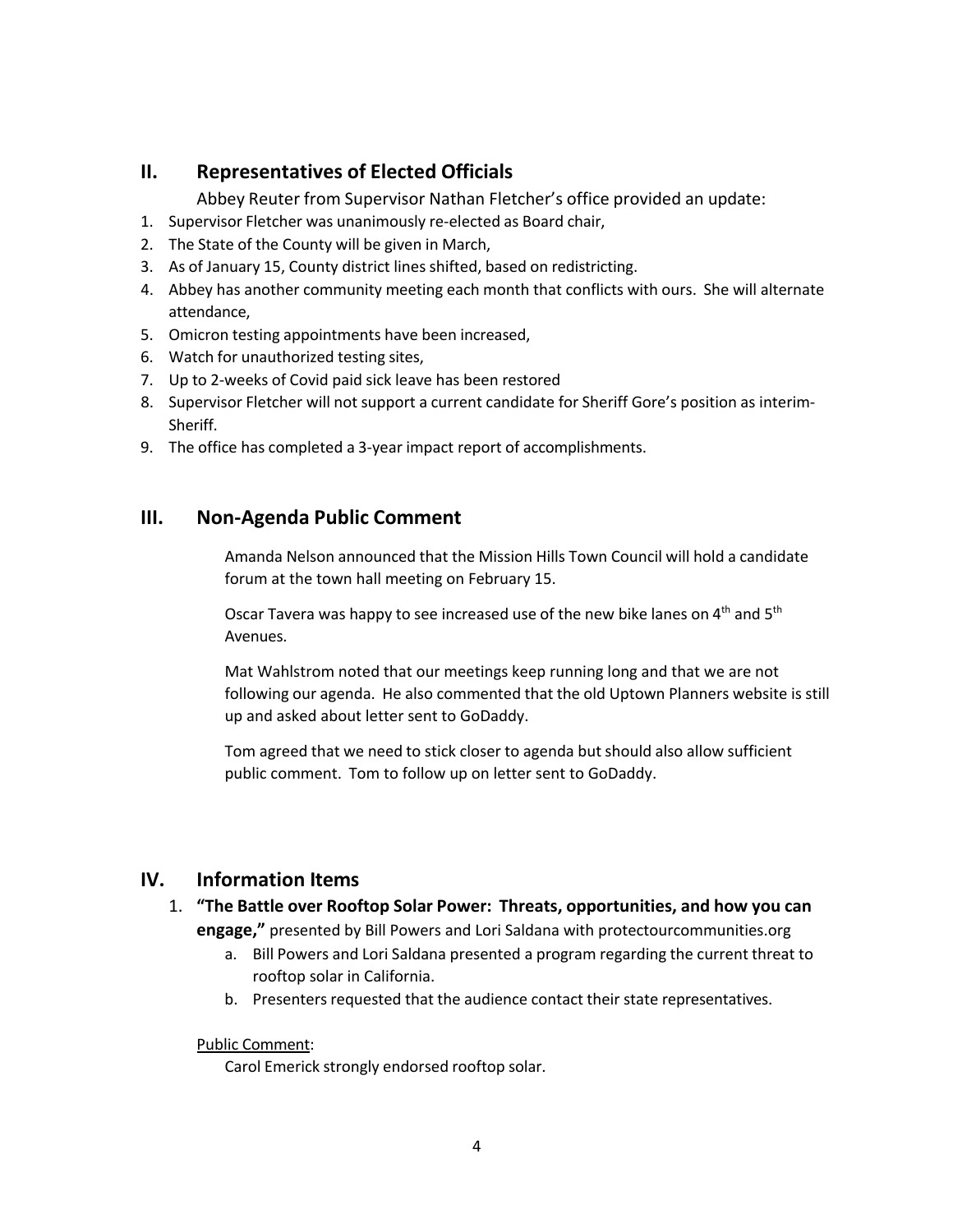#### Board Comment

Chris Cole asked if credits for rooftop solar will transfer to San Diego Community Power. Mat Wahlstrom encouraged them to come back with a proposal for an action item we could endorse.

Helen Rowe Allen agreed that solar makes sense. She has called her representatives, but will call again.

#### Presenter's Responses

Credits will be largely the same. Immediate action is needed regarding the issue, please call your state representatives.

### **2. Election Committee Update**

Steve emphasized that tonight's meeting was the last opportunity to meet the meeting requirement for candidates. He currently has only one candidate application.

Steve mentioned the candidate forum to be held February 15 at 6:00 pm at the Mission Hills Library.

Election deadlines:

February 4, last day for candidate applications

February 16, deadline for candidate statements

February 24, first date of voting (Joyce Beers Center)

February 28, second date of voting (Mission Hills Library)

March 1, final date of voting (Joyce Beers Center)

Steve noted that the election committee is ready for the election.

#### Public Comment

None.

#### Board Comment

Lu Rehling mentioned that, per the bylaws, the newly elected members cannot be seated until the April meeting.

Lu also mentioned that there is no information on the Uptown Planners website regarding the deadline for candidate statements.

Lu offered to post the candidate statements to the website when they are received.

Helen Rowe Allen, member of the Election Committee, acknowledged Chair Steve Cline's leadership and excellent job communicating with the committee members. She also recognized the commitment of the committee members. The opportunity to have a voting site at the Mission Hills Library was also appreciated.